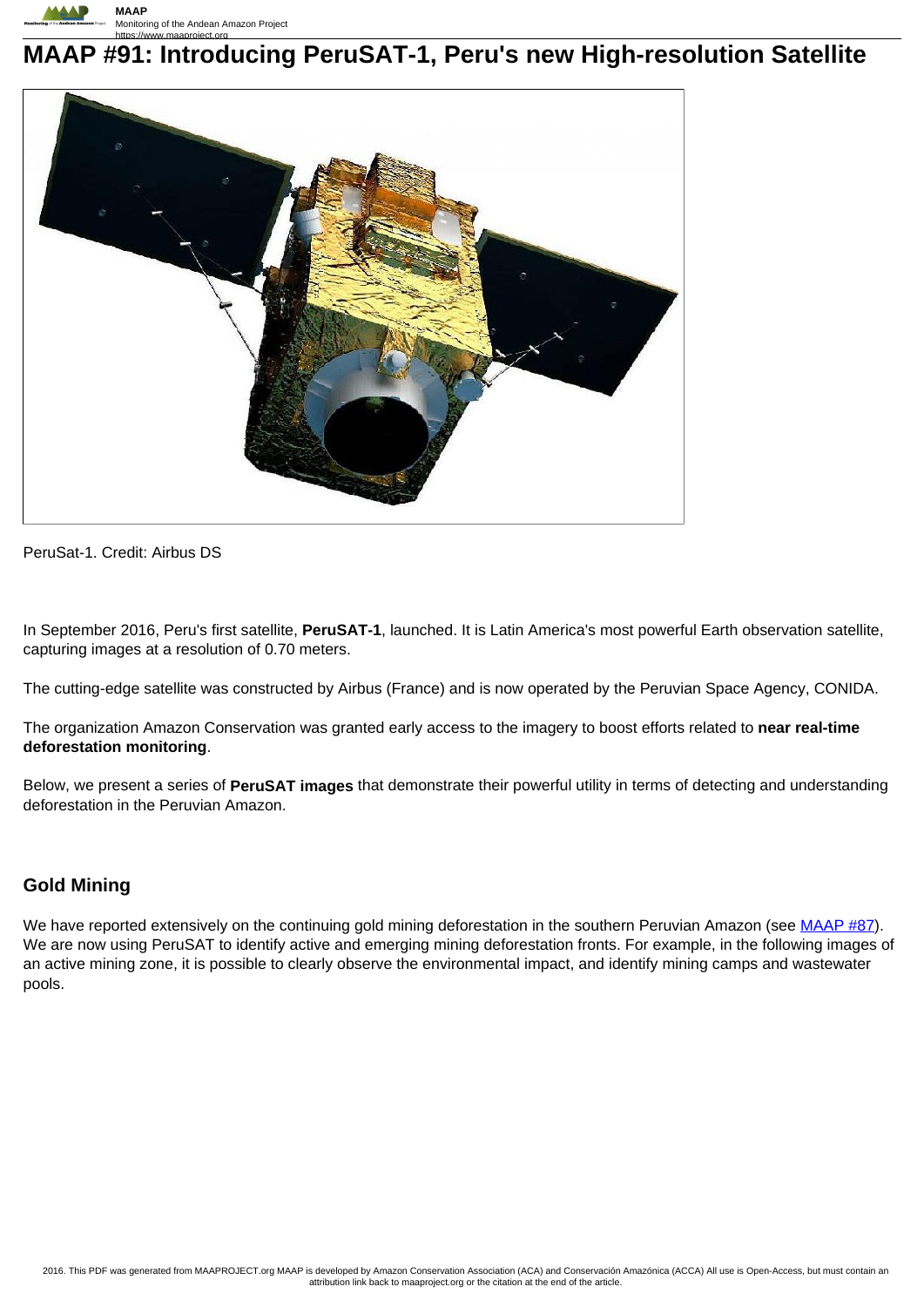



PeruSAT-1 image of active gold mining. Data: ®CONIDA (2018), Distribution CONIDA, Peru; All rights reserved.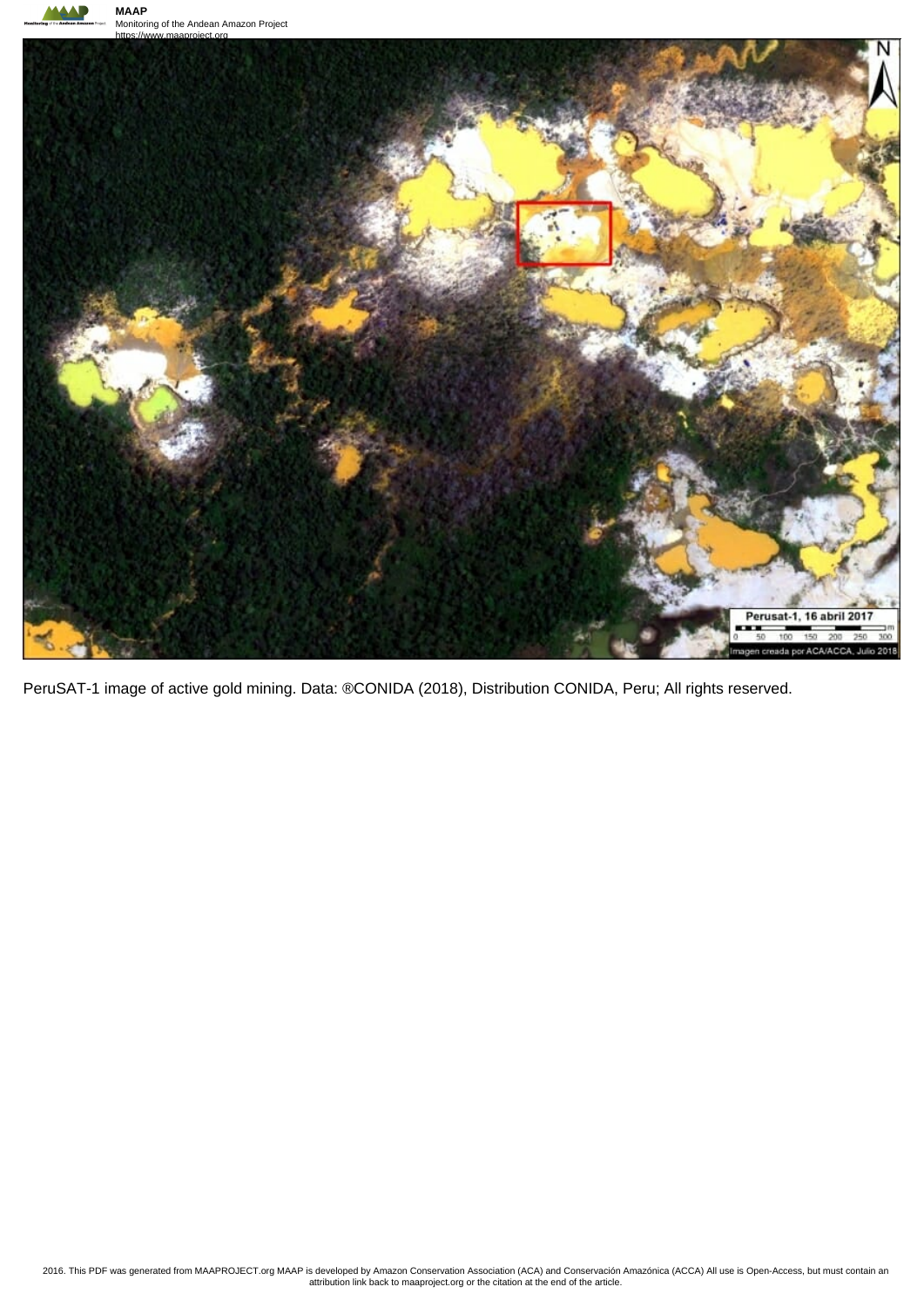

PeruSAT-1 image (zoom) of active gold mining. Data: ®CONIDA (2018), Distribution CONIDA, Peru; All rights reserved.

## **Agricultural Expansion**

The following image shows a papaya plantation that appeared after a recent deforestation event near the Interoceanic highway in the southern Peruvian Amazon (Mavila, Madre de Dios). See MAAP #42 for more details on papaya emerging as new deforestation driver in this area.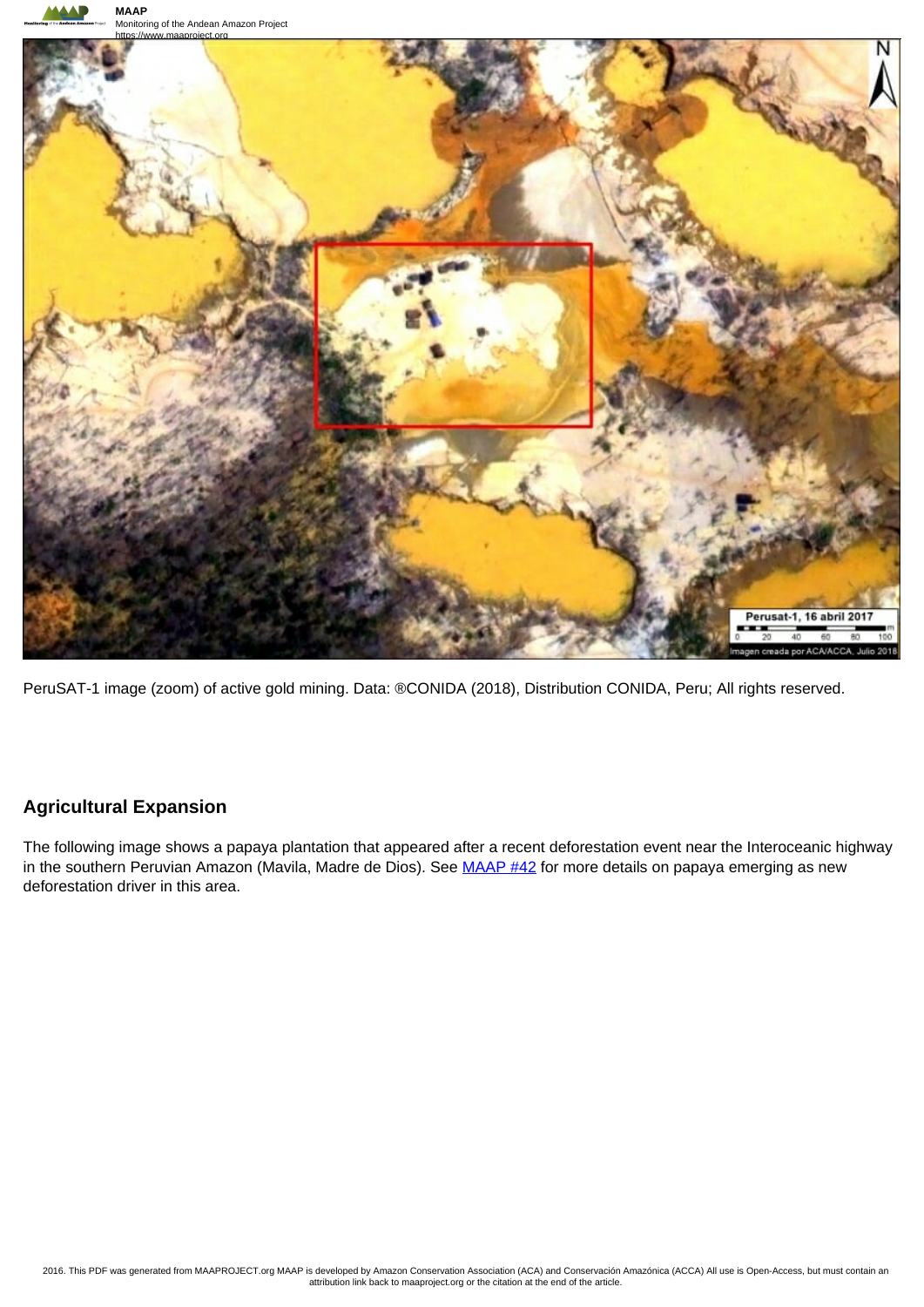

PeruSAT-1 image of papaya plantation. Data: ®CONIDA (2018), Distribution CONIDA, Peru; All rights reserved.

## **Logging Roads**

The following image shows, in high-resolution, a new logging road crossing primary forest in the southern Peruvian Amazon (district of Iñapari, Madre de Dios).